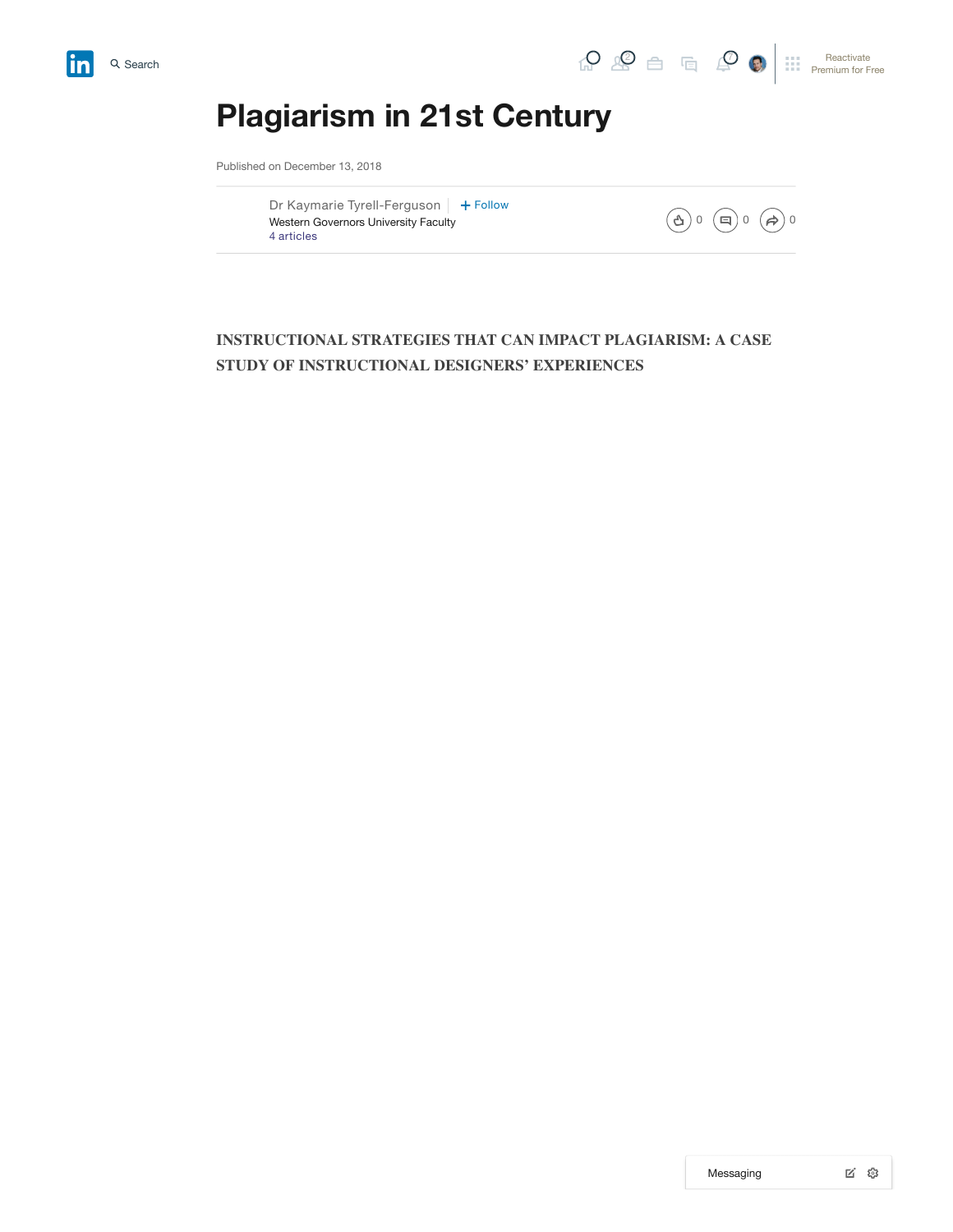in

# $\alpha$  search  $\alpha$   $\beta$   $\beta$   $\beta$   $\beta$   $\beta$   $\beta$   $\beta$

[Reactivate](https://www.linkedin.com/premium/products/?destRedirectURL=https%3A%2F%2Fwww.linkedin.com%2Fpulse%2Fplagiarism-21st-century-dr-kaymarie-tyrell-ferguson%2F%3Fpublished%3Dt%26showPremiumWelcomeBanner%3Dtrue&upsellOrderOrigin=premium_nav_upsell_text) Premium for Free

The invention of the Internet triggered a vast increase in online schools that significant growth in online learners. With this increase, the problem of onli resulted. The purpose of this qualitative multi-case study was to identify constructivity instructional design strategies that could be used to counter plagiarism in th environment. The research study consisted of in-depth interviews, expert re notes. The five participants were located in various states across the United all professional instructional designers holding doctoral degrees and workin institutions across the US. A five-step framework for consideration resulted analysis of the interviews to assist instructional designers in designing plagi courses. Recommendations for further research included replication of stud designers with master degrees or instructional designers who are designers assignment. This would improve the richness of the research result and post discovery of additional constructivist instructional strategies to counter plagi findings indicated that many of the instructional designers were also the cla educators. Hence, further research is recommended to include instructors w by assignment since they too are involved in the designing of instruction for environment.

#### **Table of Contents**

| Acknowledgments             |             | iv          |
|-----------------------------|-------------|-------------|
| List of Tables              |             | $\mathbf X$ |
| List of Figures             |             | xi          |
| CHAPTER 1. INTRODUCTION     |             | 1           |
| <b>Statement of Problem</b> | 5           |             |
| Background of the Study     | 6           |             |
| Purpose of the Study        | $\mathbf Q$ |             |
| <b>Research Questions</b>   | 9           |             |
| Significance of the Study   | 10          |             |
| Definition of Terms         | 12          |             |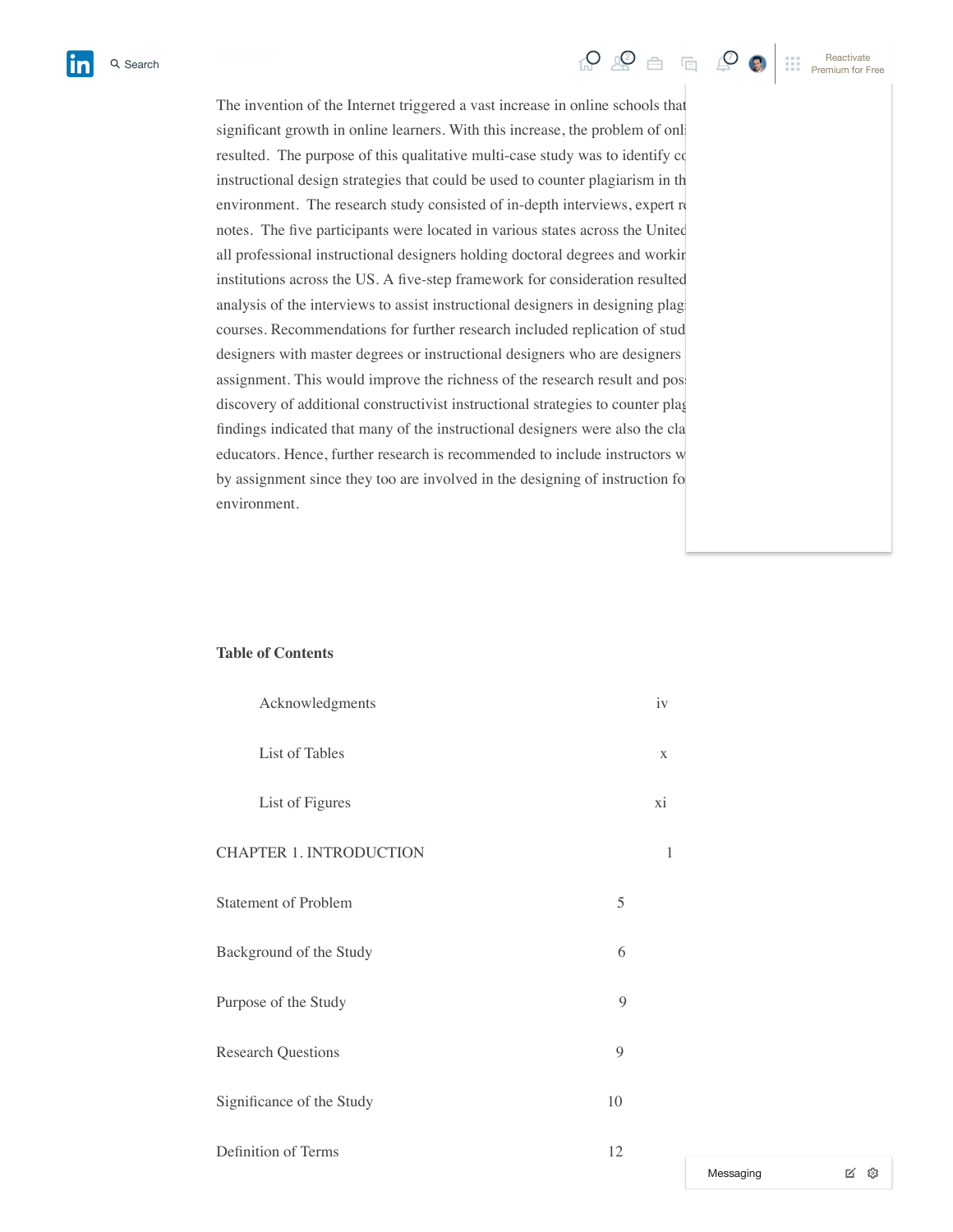

#### **List of Tables**

| Table 1. Summary of Classroom-oriented ID Models                       | 30  |           |
|------------------------------------------------------------------------|-----|-----------|
| Table 2. Summary of Product-oriented ID Models                         | 31  |           |
| Table 3. Summary of System-oriented ID Models                          | 32  |           |
| Table 4. Lincoln and Guba (1985) Design and Data Collection Strategies | 62  |           |
| Table 5. Summary of Demographics                                       | 81  |           |
| Table 6. Themes Identified from Data analysis                          | 91  |           |
| Table 7. Themes and Identified sub-themes $(N=5)$                      | 94  |           |
| Table 8. Themes and Identified sub-themes $(N=5)$                      | 101 |           |
| Table 9. Themes and Identified sub-themes $(N=5)$                      | 105 |           |
| Table 10. Themes and Identified sub-themes $(N=5)$                     | 109 | Messaging |

 $\boxtimes$   $\otimes$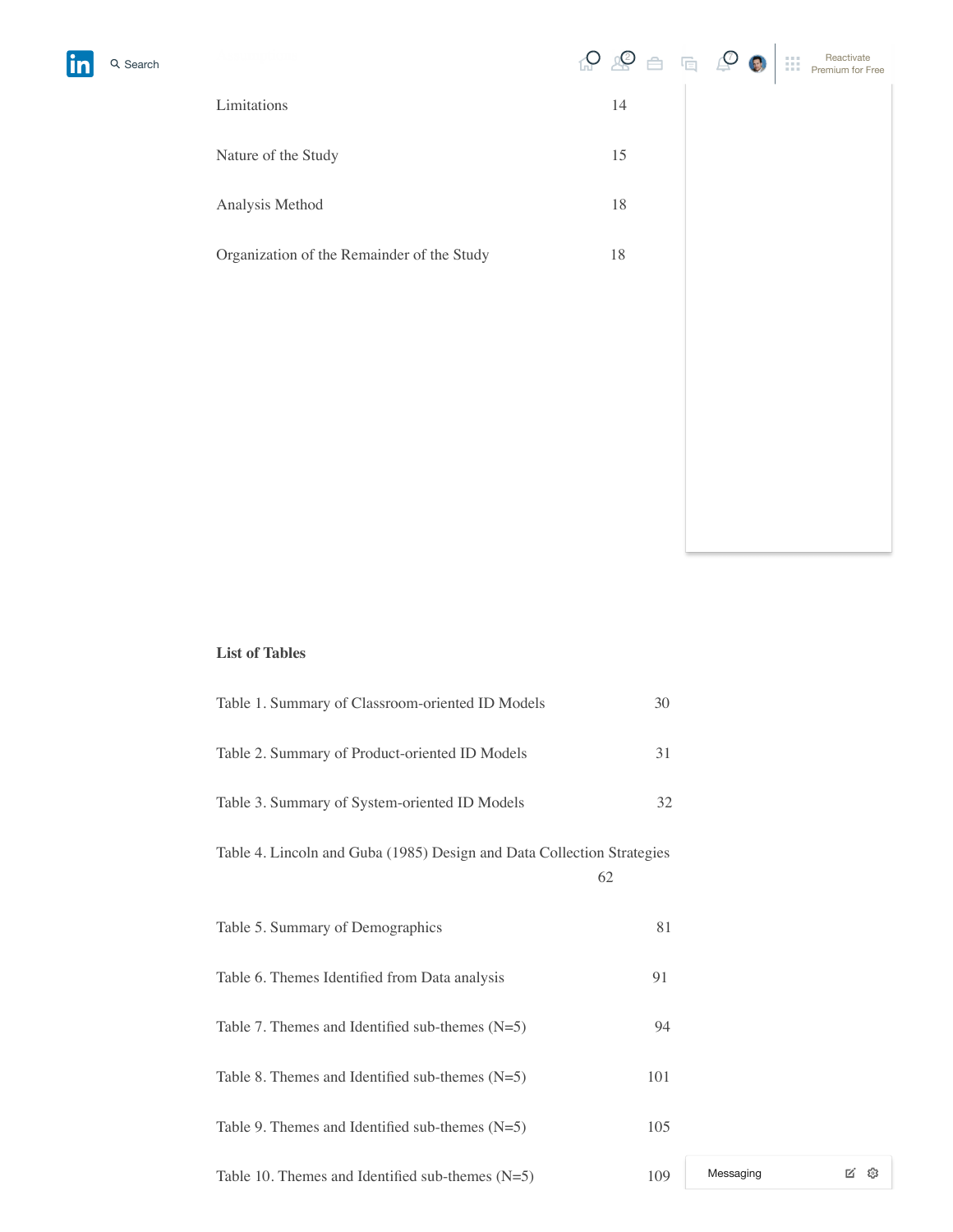lin

 $\mathcal{L}_{j}$ 

#### **List of Figures**

| Figure 1. Formative Three-Phase Design                                    | 18  |  |
|---------------------------------------------------------------------------|-----|--|
| Figure 2. Summary of Learning Theories and their Authors                  | 26  |  |
| Figure 3. Conceptual Framework                                            | 58  |  |
| Figure 4. Flowchart of the Study Research Process                         | 73  |  |
| Figure 5. Data Collection Process                                         | 88  |  |
| Figure 6. Frequencies for the theme (scaffolding strategy)                | 95  |  |
| Figure 7. Frequencies for the theme (assessment strategy)                 | 102 |  |
| Figure 8. Frequencies for the theme (collaboration strategy)              | 106 |  |
| Figure 9. Frequencies for the theme (PBL strategy)                        | 110 |  |
| Figure 10. Frequencies for the theme (social constructivist strategy) 112 |     |  |
| Figure 11. Frequencies for the theme (non-constructivist strategy)        | 116 |  |
| Figure 12. New Conceptual Framework                                       | 147 |  |
| Figure 13. Listing of Institutional Design Strategies                     | 157 |  |

Messaging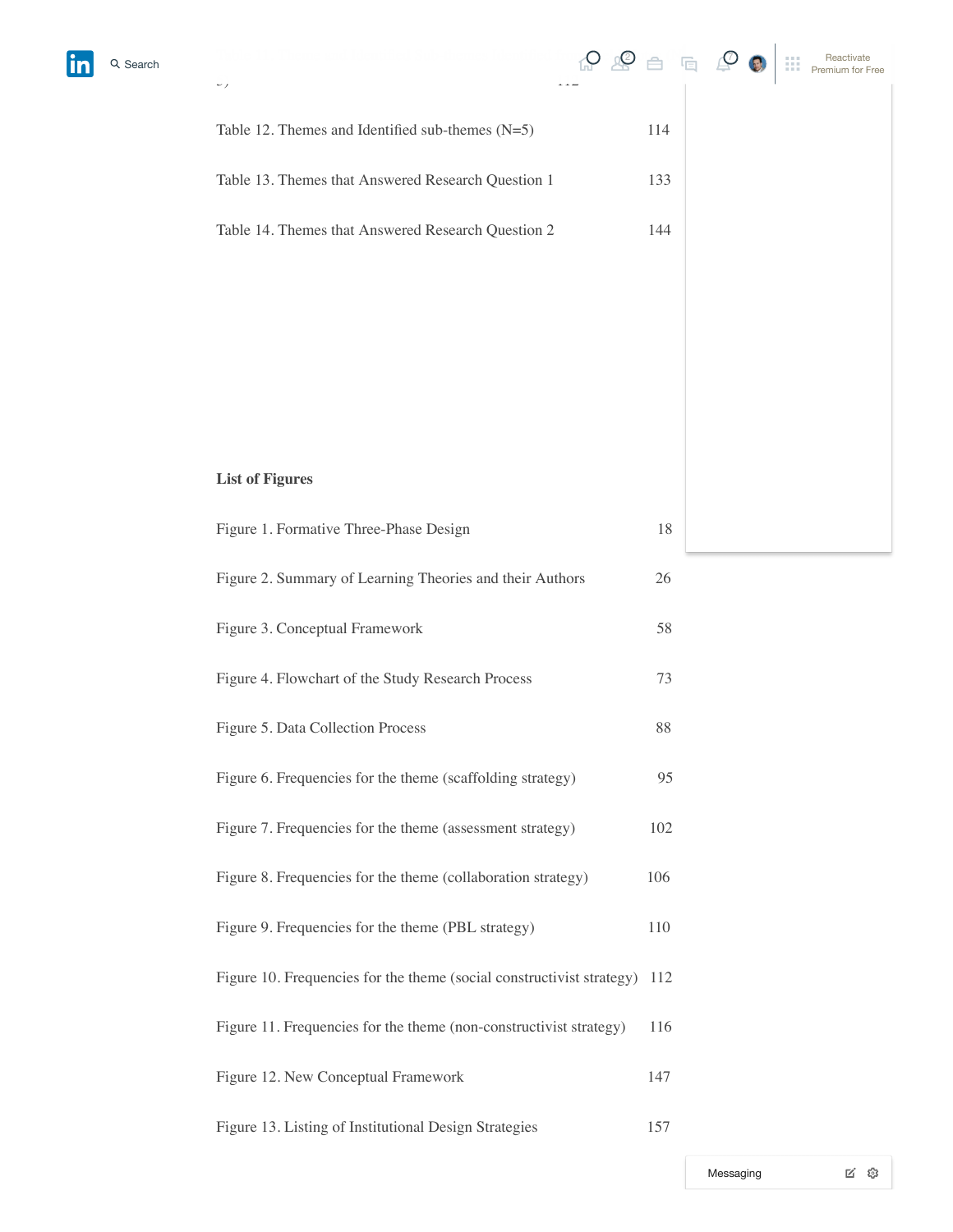#### **CHAPTER 1. INTRODUCTION**

A seventeen-year-old male high school senior sits at the computer des mind racing, wondering, "What shall I write about the French Revolution?" thought appears, "Why not Google it?" A search of the French Revolution r tremendous amount of information. With one click of the mouse, the student a complete essay about the French Revolution. With no knowledge of the rule citation, this student is about to commit plagiarism.

Academic and journalistic plagiarism used to be the dominant forms prior to the emergence of the Internet (Howard  $\&$  Davies, 2009; Robinson, the widespread use of the Internet has resulted in online plagiarism (Blum, literature defines online plagiarism as copying other people's words or ideal Internet without giving credit (Stefani & Carroll, 2006). Concerns over academic planet through use of the Internet raise a number of questions, primarily, to determ students are most likely to plagiarize.

This study focuses on three types of plagiarizers, which, according to Renard (2000) are (a) the unintentional, (b) the sneaky, and (c) the blatant plagiarizer. Renard described the unintentional plagiarizer as one who has never learned about citing others' work or giving credit. The sneaky plagiarizer knows what plagiarism is and how to avoid being caught by using a portion of copied text instead of copying an entire paper from the Internet. The blatant plagiarizer is a student who, "[waits] too long to complete a paper… or students who know in advance that they can find a suitable paper to download and turn in" (Renard, p. 38). This study aims to use qualitative methods to identify what constructivist instructional strategies such as, problem-based learning, scaffolding, collaboration, assessment, and cognitive apprenticeship (Richey, Tracy, & Klein,2011), instructors who are also instructional designers, find useful in discouraging unintentional, sneaky, and blatant plagiarizers.

As electronic text has become more popular, its popularity has resulted in increased plagiarism among students. Harris (2007) stated that, "The availability of textual material in the electronic format has made plagiarism easier than ever" (¶ 1). Robinson (2009) agreed that the easy access to limitless written materials is driving plagiarism. Other authors (Blum, 2009; Harris, 2007; Howard & Davies, 2009; Ma, Wan, & Lu 2008; Sileo & Sileo, 2008) also agree with Harris's and Robinson's observations. There are additional factors that are contributing to the increase in plagiarism.

According to Olt (2007), instructors are unable to assess the true learning potential of students who commit plagiarism. This is a serious problem as a review of the literature shows that teachers use students' writing to assess their learning potential. This means that teachers may be unaware that students turning in plagiarized papers as their Messaging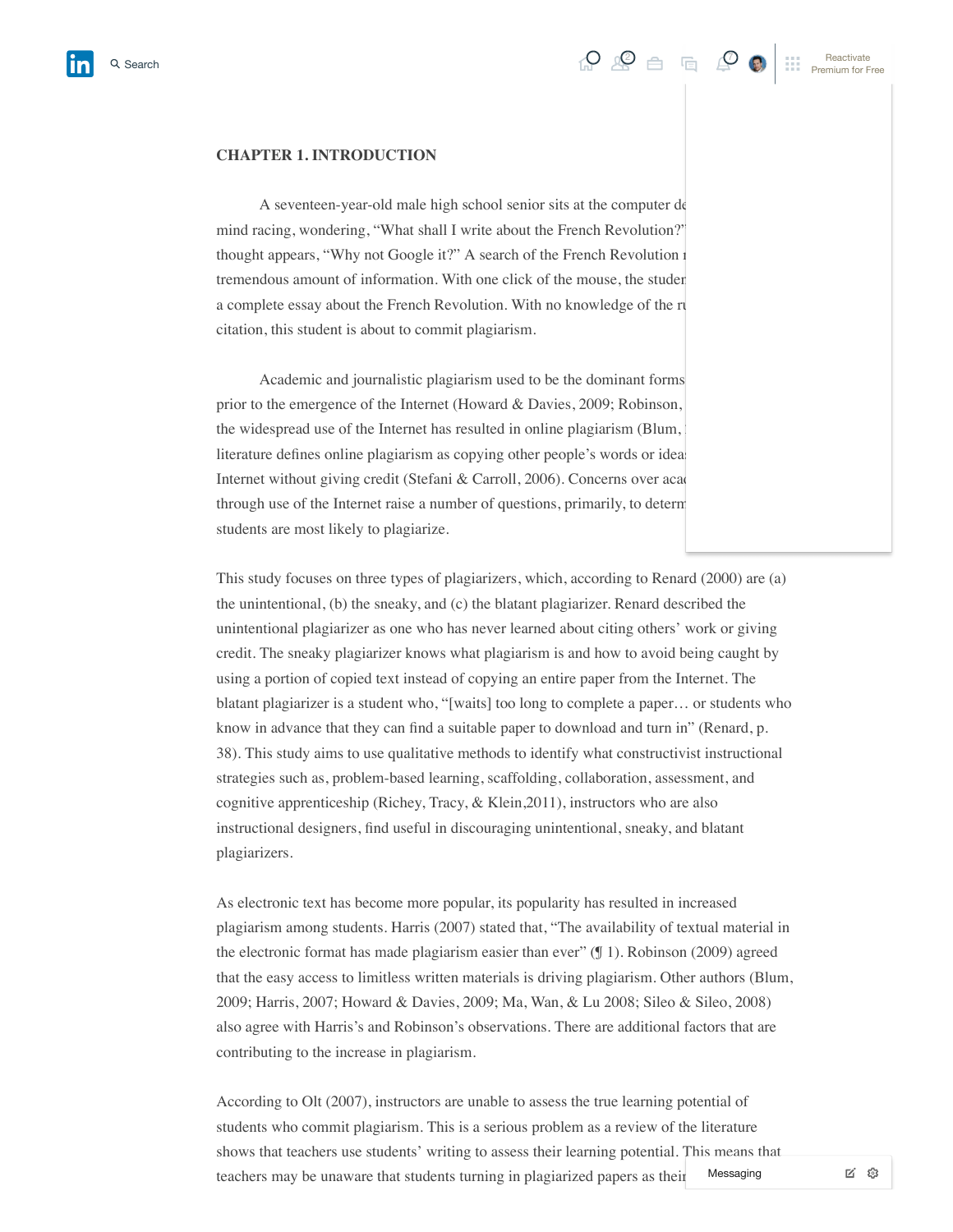skills. One university reported that almost  $70\%$  of high school seniors who writing entrance exam will have to be enrolled in remedial writing courses scores (Laudato, 2008). Colleges and universities are facing a problem of having to increase to increase to increase to increase to increase to increase to increase to increase to increase to increase to increase to increa staff in their writing centers to address the issue of poor writing skills, which uncorrected could possibly lead to plagiarism.

The issue of plagiarism is fast rising and some instructors feel powerless to growing problem. In a research study conducted by Rutgers University, results 80% of all college students admitted to plagiarizing at least once (Laudato, for the Center of Academic Integrity found that  $80\%$  of all students cheat (I  $2008$ ). In addition, 55% of instructors reported that they feel powerless to stop. they ignore it (Laudato, 2008).

Instructors are responsible for the entire construction and maintenance of the and as a result, plagiarism cannot be their first priority. Catching Internet pl further burden them as it could take up a large majority of their time that co other activities. Furthermore, when evaluating student writing samples, son not wish to spend hours surfing the Internet looking for plagiarized papers g timeframe they have in which to review student's work (Lathrop & Foss,  $2600$ ; Olt,  $2007$ ).

The increased utilization of written assessments by instructors has become more prevalent, necessitating action to combat and discourage plagiarism. Simply, instructors rely heavily on written assessments to test their students on a daily basis. As a result, Olt (2007) expressed that the real danger of plagiarism is that the content of the written work assumed to be the student's, and assessed as such, originates with someone else. Consequently, instructors have a difficult time determining whether students' evaluations are a correct evaluation of their true writing potential.

One must realize that the problem will not disappear by ignoring it or by forbidding students to use the Internet for research, or by threats (Blum, 2009). Many colleges and universities are turning to plagiarism detection software such as Turnitin and SafeAssign. Some schools focus on cheating in general but Laudato (2008) insisted that the issue of plagiarism should be more about preventing it, and less about punishing those who are guilty.

Millions of students in both high schools and colleges across the United States are uneducated about the consequences of plagiarism and about how it can be avoided. Mullen (2001) explained that many students go through high school and even college, never really learning how to write a research paper properly because the subject was never taught. These uneducated students are quite evident in colleges today. One only needs to see the statistics of freshman students who fail the basic writing exams, and see the increase in students visiting the writing center seeking help.

Richey, et a.(2011) discussed the concept of using constructivist design theory when designing instruction. The constructivist design theory is explained as a the Messaging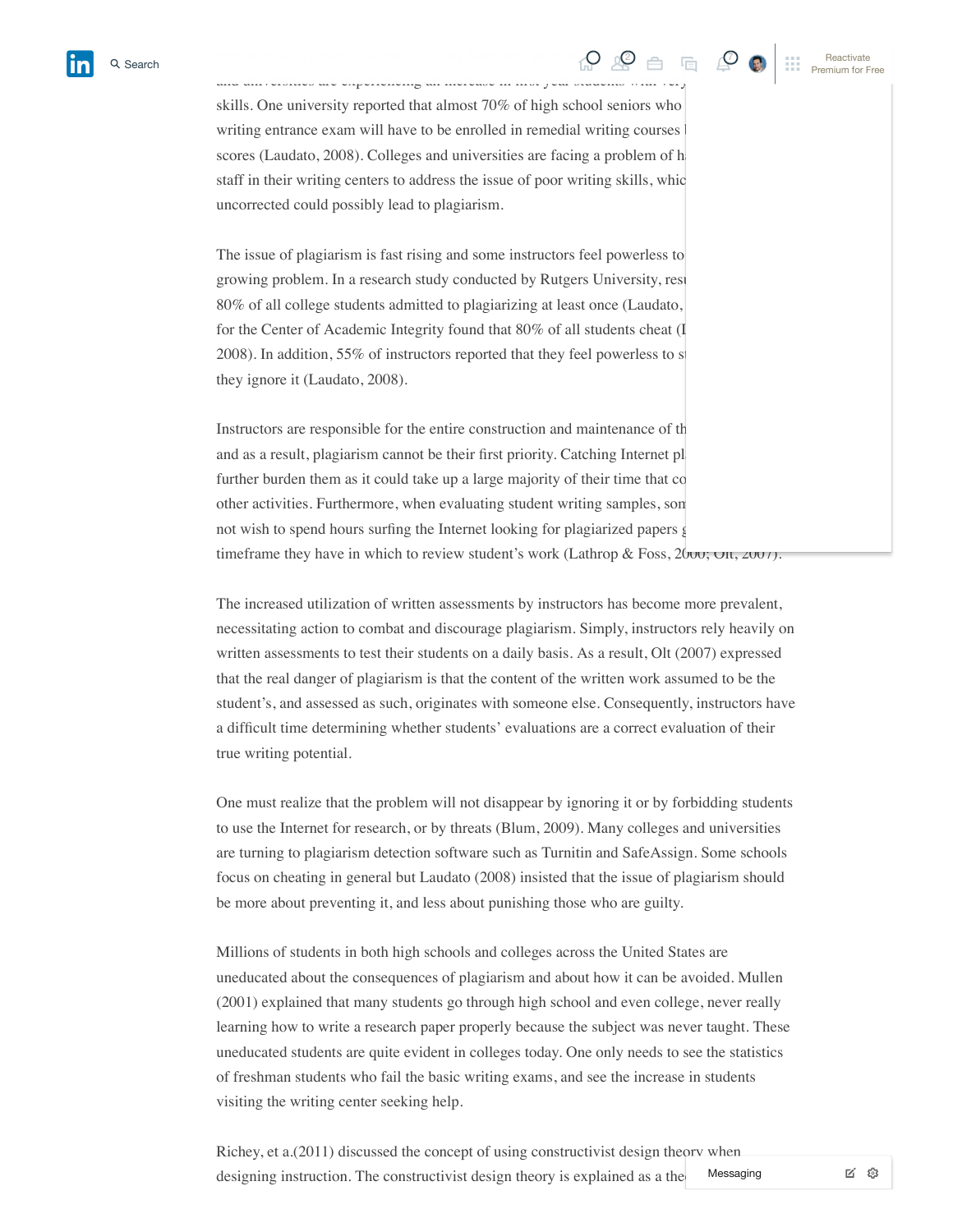constructivist design theory 1) "Personal interpretation of experience, active relevant context, 3) exploration of multiple perspectives" (p. 135). The cons designer will focus on identifying learners' prerequisite knowledge, skills, a attitudes. These constructivist instructional designers choose instructional s on their beliefs about how people learn and construct knowledge (Richey, e 2011). Possible constructivist instructional strategies such as, collaboration, assessment, cognitive apprenticeships, and problem-based learning (PBL), implemented in the syllabus (Richey, et al., 2010) to discourage plagiarism. instructional strategies are defined as "A sequence of planned activities desi a given learning goal" (Richey, et al.,  $2011$ , p. 190). Other authors defined in strategies as a plan for helping learners achieve performance objectives (Ga Wagner, 1992). The purpose of the strategy is to outline each instructional a relate to accomplishing the objectives. This objective is to decrease plagiar classroom. Plagiarism is a growing problem in education and is a continuin educators, despite the fact that there is little research done on the actual practice of plagiarism (Olt,  $2007$ ). The purpose of this study was to explore the possibility of using  $(1, 2007)$ . instructional strategies as a means of discouraging plagiarism. This was acc through a multi-case study to identify which instructional strategies instruct find successful in preventing plagiarism.

#### Statement of the Problem

Today, the Internet has facilitated the increase of plagiarism (Howard & Davies, 2009; Ma, Wan, & Lu 2008; Sileo & Sileo, 2008). The National Center for Education Statistics shows that by 2016, 18 million students will be taking online courses (Basmat & Lewis, 2008). This means that more students will be enrolling in online courses and acquiring online degrees. This increase in online courses, according to Howard and Davis (2009), is increasing plagiarism. Instructors are finding it difficult to assess students' true learning potentials because of the increased usage of plagiarism (Olt, 2007). Olt (2007) correctly identified that many assessments and evaluations of students' learning abilities are collected via written formats. The creators of Turnitin plagiarism detection software report that they have seen significant increase in the number of schools soliciting their services; as a result, it would seem that the problem of plagiarism is still affecting universities (Turnitin, 2010).

There is a lack of research that describes the instructional strategies instructional designers use to prevent plagiarism in courses they design. This qualitative multi-case study identified what instructional strategies instructional designers who adhere to constructivist design theory believe can prevent plagiarism.

#### Background of the Study

 Plagiarism is a serious concern for Instructional Designers because of the increase in written assessment usage involved in student evaluation (Lathrop & Foss, 2000; Olt, 2007; Royce, 2003). Olt (2007) mentioned that not only does plagiarism affect the Messaging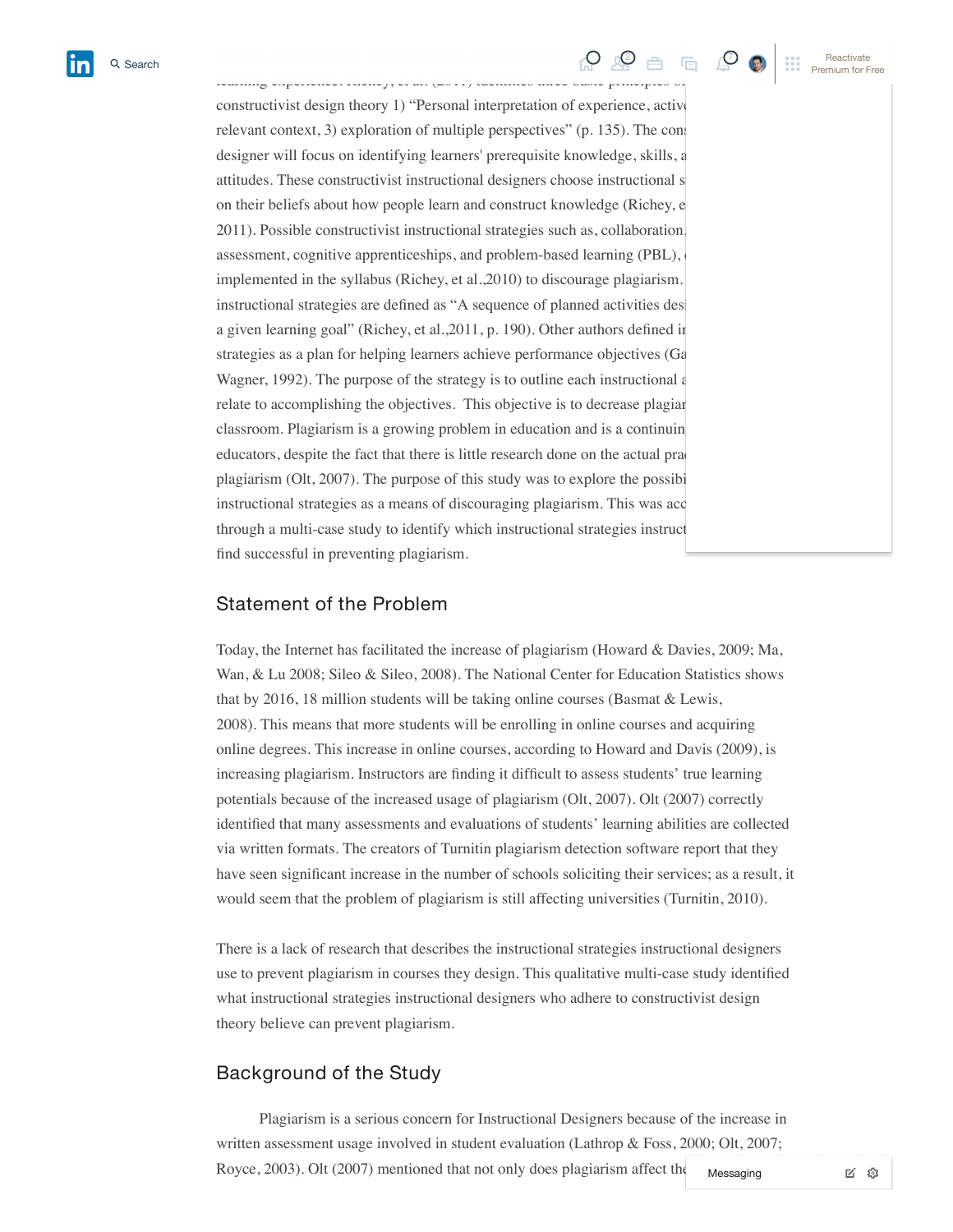# Search written assessment and evaluation of students' success i[n the c](https://www.linkedin.com/feed/)lass  $\wp$  is  $\wp$  in  $\wp$  invariant  $\wp$



because chances are the data being recorded does not accurately represents learning outcome of our students  $(p, 18)$ . If the constructivist design theory implemented in the online classroom, students would need to be involved in and Richey, et al. (2011) postulate, to accomplish active learning; instructional designers need to be able to identify instructional strategies that will help to understan learn. When this task is accomplished successfully, instructors should be ab the threat of false positive learning in the classroom via written assessment.

feedback into the instructional design process for the purpose of course improvement"

Written assessment is the primary tool used in the online environment to ev success in various disciplines. Currently, most schools rely on plagiarism detection software. such as Turnitin and Safe Assign to determine whether a submitted docume has been copied from the Internet. The company that created the largest plages software, Turnitin, reported that they process over 200,000 papers daily. Over period, universities can record up to a  $45\%$  reduction in the rate of plagiaris (Turnitin, 2010). Plagiarism software like Turnitin does not actually detect instead, it simply finds matching phrases (Royce, 2003). Software of this ki should not be called plagiarism detection software, but rather "text-matching" 2). Royce believed that the solution for reducing the actual plagiarism pract design of the course itself. For years, online education has been criticized and student's assessment questioned because of plagiarism (Feenberg, 1999). Online education was criticized because some potential employers felt that the opportunity for cheating online was too great.

Despite the acceptance and popularity of online learning today, a review of literature shows that online schools are still experiencing problems with plagiarism (Laudato, 2008; Olt, 2007; Royce, 2003). This report is strengthened by the vast number of universities employing the services of plagiarism detection companies like Turnitin and Safe Assign. The National Center for Education Statistics predicts an increase of college enrollment of up to 9% by 2018. Although this may be desirable, many of these new enrollees will be terminated from completing their degree because plagiarism detection software has deemed their work a suspect of plagiarism. At least 10% of all work turned in by university students might need scrutiny because of plagiarism issues (Carroll, 2004). One of the remedies instituted by universities to deal with plagiarizers is to terminate student enrollment.

Additionally, increasing budget cuts have led many universities to start accepting large amount of fees paying overseas students. The result is an increase in plagiarism because of language and cultural barriers in both traditional and online classrooms (Susskind, 2006). Not only that, but budget cuts have led many universities to increase their class size resulting in increased pressure for instructors with more written assignments to grade and more students to monitor. Increased written assessments may result in overworked instructors who try to save time by skimming instead of reading written assessments for quality (Olt, 2009). Instructors might start focusing on quantity instead of the quality of the written work. These factors are identified by research as some causes that  $p$  Messaging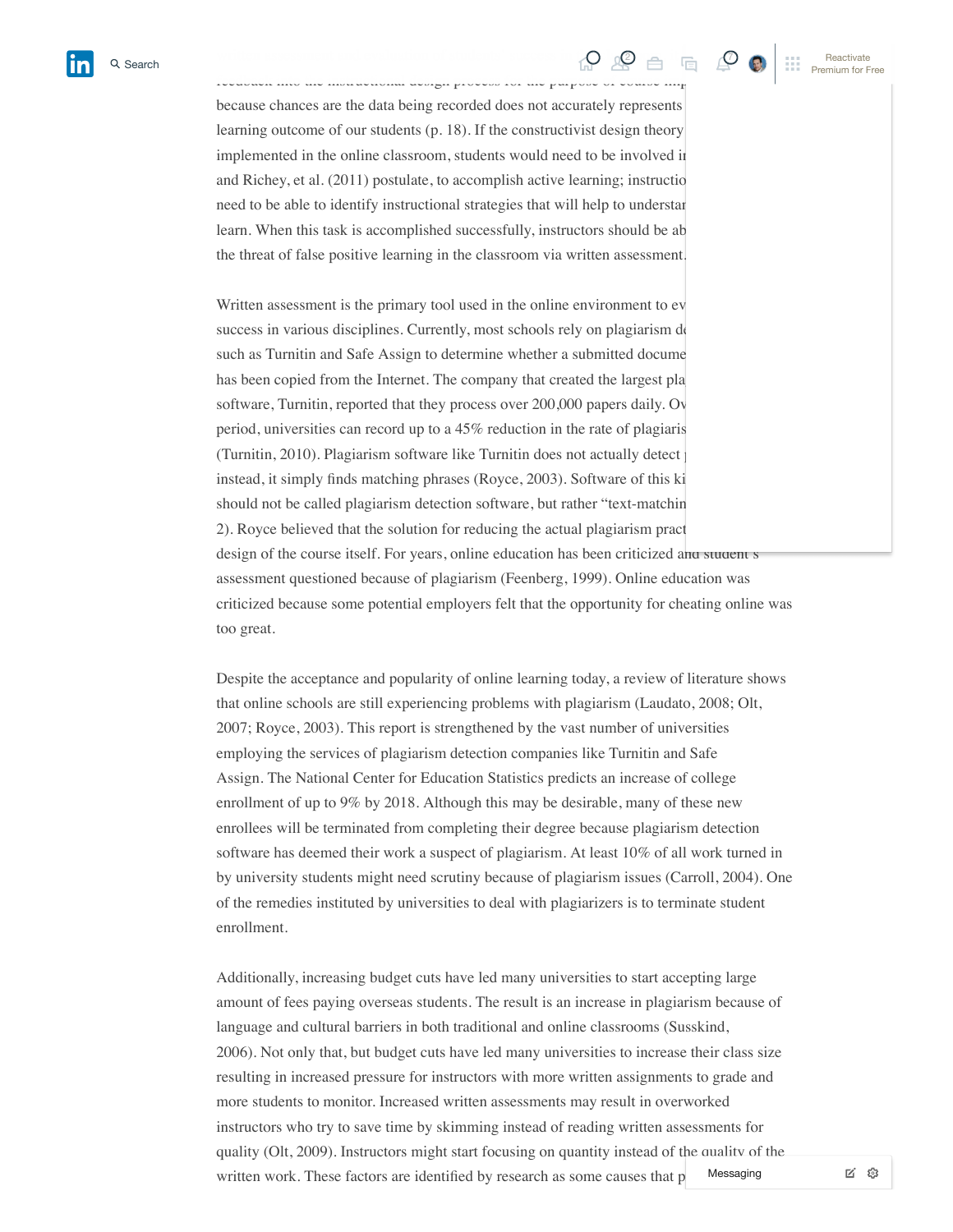At one online university, several students shared their complaints about the expected of them. After reviewing the course syllabus, it turned out that ins students to study five chapters, prepare for a quiz about the chapters, and the page Life Learning paper, all due within the same week. One student was so with the quantity of work to the point where that student withdrew from the communication, July 12, 2011). This is just one of the possible ways student academic pressure. Mullen (2001) revealed that many students resort to pla they feel overwhelmed with the quantity of work expected of them. In actual students are not engaged in active learning as is promoted using the constru theory. Instructional strategies do not seem to play a useful role in this exam

Nightingale  $(1991)$  and Levin  $(2006)$  shared some of their findings as to wh commit unethical practices. Many of the responses revealed that students fe overwhelmed with work, while some students argued that the topic was never so cheating was an easy way to complete the work. Based on the readings s appear that instructional design does affect or contribute in some form to pl practice. Students are overwhelmed by the syllabus and unable to complete the timeframe allotted to them and instructors are unable to complete their synabus because of time constraints (Mullen, 2001; Nightingale, 1991). Of course, it can be said that students will still plagiarize even if the curriculum is reasonable, however, regardless; there remains a significant amount of students who do not want to plagiarize.

#### Purpose of the Study

 The purpose of conducting this study is to identify which constructivist instructional strategies experienced professionals who are instructional designers may find useful in deterring plagiarism. Deterring the incident of plagiarism will allow instructors to be able to validate students' written assessment with little fear of plagiarism practice. The goal is to minimize plagiarism using instructional strategies and thereby improve the quality of written assessment validation used to test students' learning outcomes.

## Research Questions

The questions this study addressed are:

- 1. What specific constructivist instructional strategies do instructional designers who design online courses in higher education institutions find useful based on their experience, in discouraging plagiarism?
- 2. How do these instructional designers integrate these strategies into their course design?

#### Significance of the Study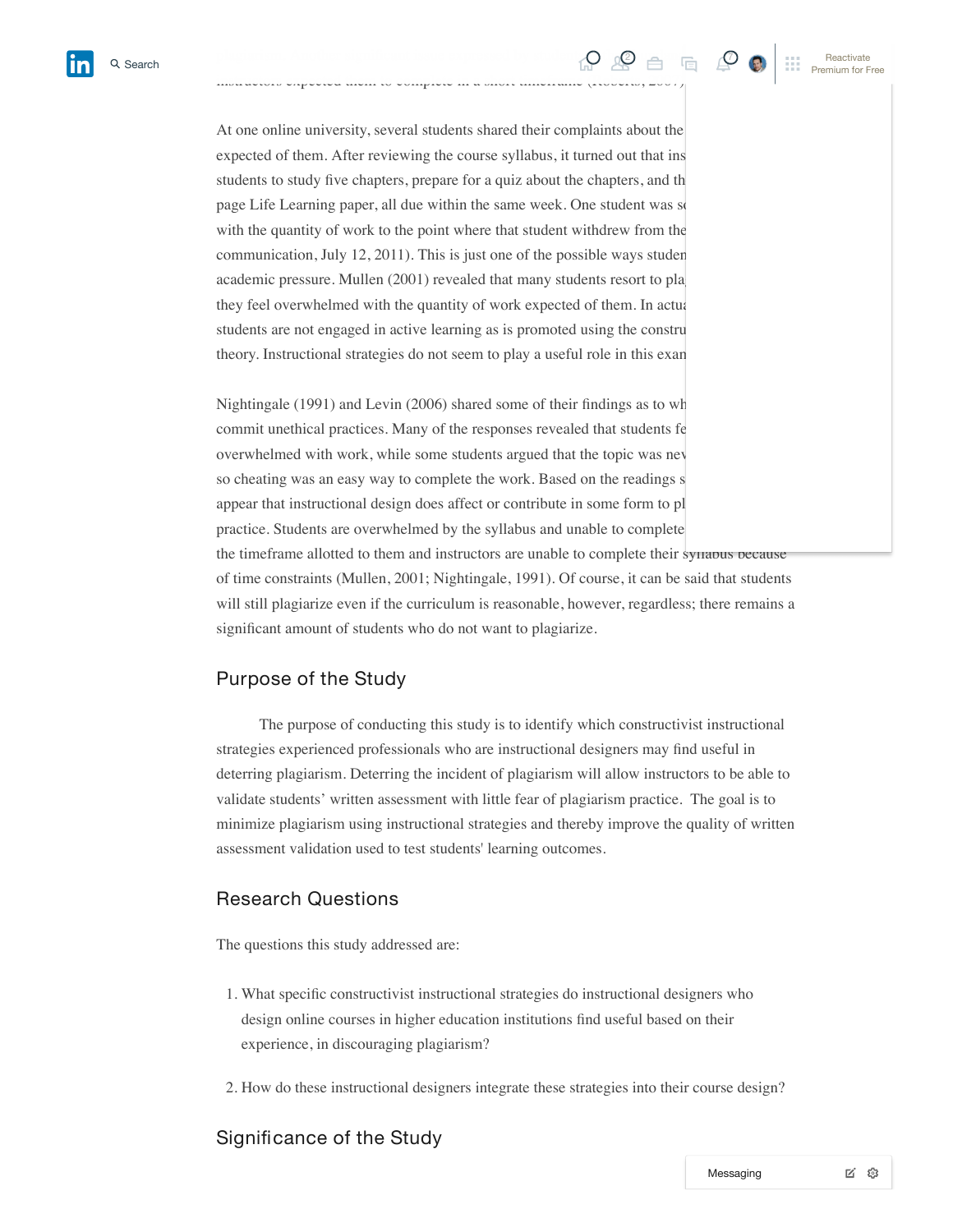easier than ever"  $(\text{\textsf{I}}\,1)$ . Lathrop and Foss (2000) stated that cheating has become epidemic, especially with the increase in technology. Because written asses component in students' evaluation, it is necessary that students portray their capabilities so that they can be evaluated accurately. The increased practice seriously prohibiting the accurate measurement of students' true writing potential (Mullen, Mullen, Mullen, Mu  $2001$ ; Olt,  $2007$ ). This in turn affects the instructional design feedback proc purpose of course improvement. Some authors (Blum, 2009; Harris, 2009; l Olt,  $2007$ ) believed that failure to address this issue could result in continue evaluation of students in both online and traditional classrooms, as well as f instructors who continue to ignore the problem because they are not equipped

It is important for instructional designers and teachers who are designers by design content and assessments for students that encourage them to analyze critical thinking skills instead of assignments that promote copying and pas 2009). Research shows that Constructivism theory, which encourages active classroom and promotes cognitive thinking, is a good framework on which instruction (Burner, 1996; Egan & Gibb, 1997; Richey, et al., 2011). Comba is a critical task for instructional designers to address, and should not be lef alone (Blum, 2009). Olt (2007) said instructors are too overwhelmed trying to complete coursework in the required timeframe to have to worry about policing students for plagiarism.

A review of literature shows that there are numerous suggestions regarding possible best practices for combating plagiarism. Authors such as Harris (2009), Lathrop and Foss (2000), Olt (2007), Young (2001), and Zatz (2009) share similar ideas as to how to combat plagiarism, while Burner (1996) and Egan and Gibb (1997) believed combating plagiarism should be centered on the constructivism theory. Turnitin on the other hand, believes that their software is the best answer to combating plagiarism. However, despite this abundance of suggestions, the issue of plagiarism continues to grow, and plagiarism is becoming more accepted by instructors in the classroom (Blum, 2009; Lathrop & Foss, 2000; Olt, 2007). Despite schools having plagiarism detection software, students are still tempted to plagiarize because of the ease of doing so (Harris, 2007).

Schools can lose accreditation status because of plagiarism. Too often problems are addressed after they occur. Instead of fixing, problems should be prevented. Plagiarism detection software is a fix for a growing problem; instructional strategies could lead to possible solution(s) to prevent the practice from occurring so freely (Badge & Scott 2009; Olt, 2009). Notwithstanding, the statistics posted on the websites of plagiarism software companies, the fact remains that detection software can only detect what is in their databases (Dahl, 2007). The digital age cheaters have found ways, says Blum (2009), to create perfectly plagiarized papers that go undetected by plagiarism software. Students are copying pieces from different articles, combining them into paragraphs that go undetected (Blum, 2009). This therefore means that combating plagiarism does not start in the classroom, nor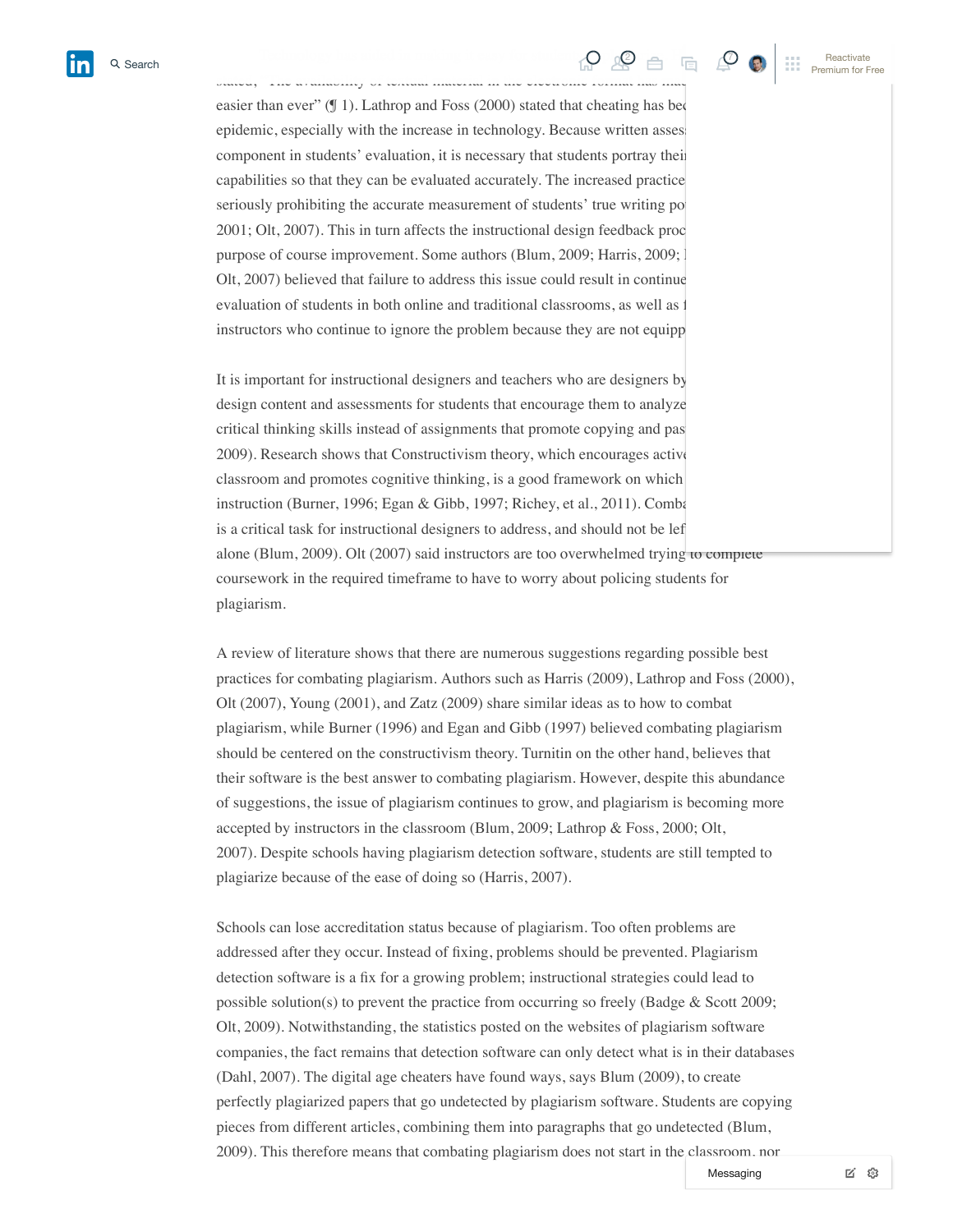

Olt  $(2007)$  and Lathrop and Foss  $(2000)$  have already revealed that instructors do not want to not want to no stop plagiarism by acting as "plagiarism police". However, if strategies to c were directly designed into courses, it could make it easier for instructional design plagiarism free instructions around these instructional strategies (Olt would take the pressure off instructors needing to act as plagiarism police a attention on ensuring meaningful learning takes place in their classroom (O justification for this study goes in line with the experts Richey and Klein.

Richey and Klein (2007) stated that research on instructional strategies associated with  $\alpha$ constructivism have focused on cognitive apprenticeship, problem-based learning. scaffolding, and collaboration. None of these studies, however, focused on deterring plagiarism. The proposed study aims to provide a description of h instructional strategies are used by instructional designers to deter plagiaris

# Definition of Terms

- Academia: For the purpose of this study, higher education institutions
- Blatant plagiarizers: Students who procrastinate until the last minute and then plagiarize because they run out of time to complete their papers (Renard, 2000).
- Case: For the purpose of this study, an individual (Olt, 2009).
- Cut-and-paste: A term used in the literature that relates to copying text from electronic sources and placing it on the clipboard and then placing it in part or whole in a word processing document (Renard, 2000).
- Instructional design: A systematic and creative process regarding the execution or development of course material (Smith & Regan, 1999).
- Digital cheater: Students who commit plagiarism using the Internet (Blum, 2009).
- Higher education: For the purpose of this study, universities, and colleges (Dlevin  $\&$ Gray, 2007).
- Instructor by assignment: A professional instructor who has been assigned the task of designing instruction by their employer despite having little or no training as an instructional designer (Merrill, 2007).
- Instructional designers: For the purpose of this study, any person(s) directly involved with the creation of academic instruction, which includes, in most cases, instructors. (Reigeluth, 1983).
- Literacy theft: Stealing by copying the words, or ideas of someone else, and passing it off as your own (Park, 2003). Messaging

区 @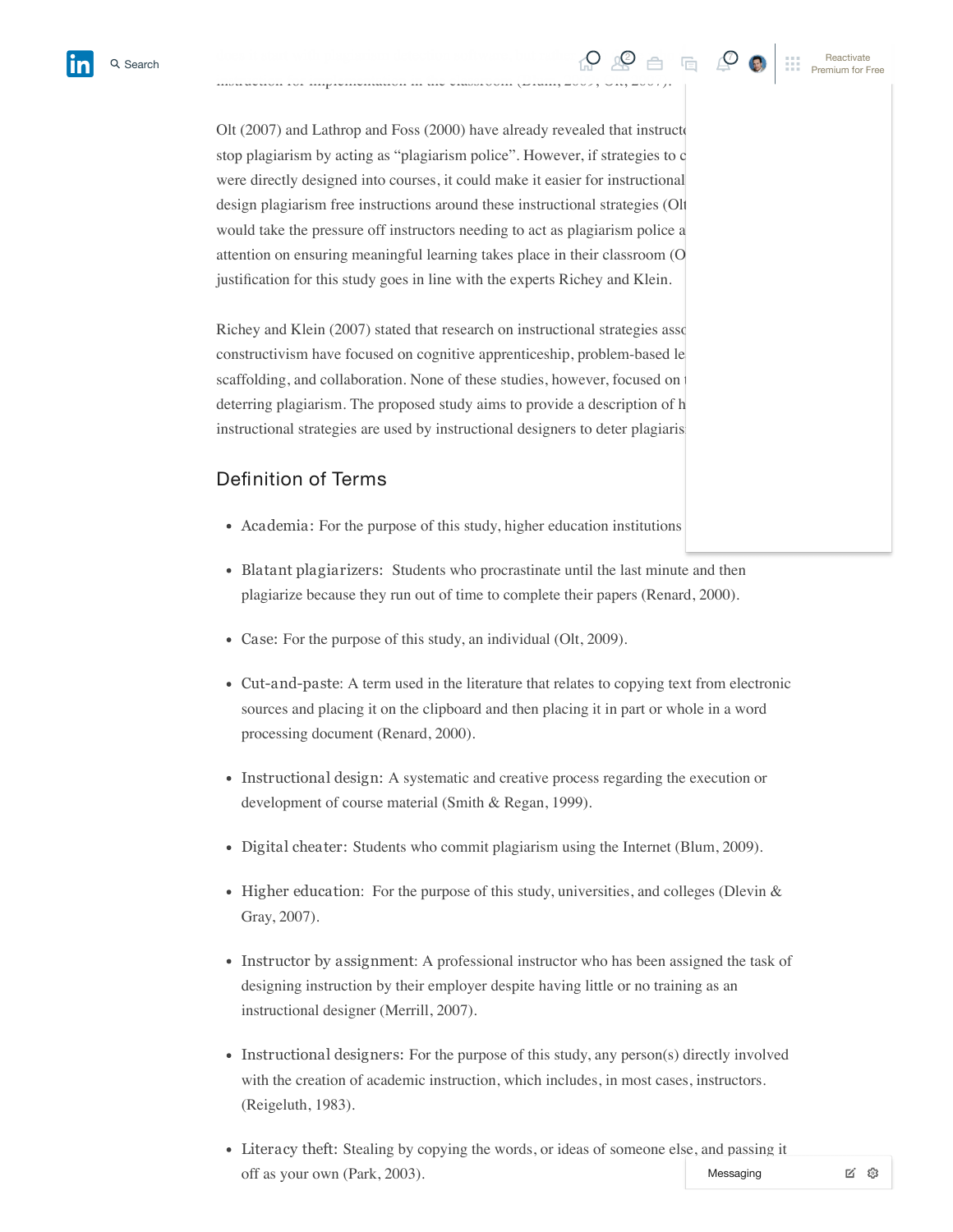[Reactivate](https://www.linkedin.com/premium/products/?destRedirectURL=https%3A%2F%2Fwww.linkedin.com%2Fpulse%2Fplagiarism-21st-century-dr-kaymarie-tyrell-ferguson%2F%3Fpublished%3Dt%26showPremiumWelcomeBanner%3Dtrue&upsellOrderOrigin=premium_nav_upsell_text) Premium for Free

- Plagiarism police: Referred to by the literature as instructors who use detection software and other means to identified students who have con plagiarism (Blum, 2009).
- Sneaky plagiarizer: A student who knows what plagiarism is and how chooses to plagiarize in hopes of getting away with it (Renard, 2000).
- Unintentional plagiarizer: A student who has never been taught what plagiarism and how to give credit to the authors whose ideas you have used in (Renard, 2000).

#### Assumptions

The following assumptions were made about this study:

- 1. Participants will respond to the questions appropriately, honestly, and p
- 2. Instructional designers have an earned terminal degree and have experience instruction for online learning.

## Limitations

This study has the following limitations:

- 1. The in-depth interview questions asked might not accurately answer the research questions as expected; to minimize this possibility, there was a field test conducted with two instructional design experts.
- 2. Bias may occur in this study because there might be preconceived ideas that the only way to stop plagiarism is to change the mindset of students, which may not be an easy task. However, the goal is to utilize instructional strategies to see if by changing the way that instruction is presented, it will change the mindset of students helping them not to plagiarize.

# Nature of the Study

The methodology for this study was a qualitative instrumental multi-case study (Glaser  $\&$ Strauss, 1967). Case study methodology represents an empirical inquiry used when (a) "Attempting to answer "how" and "why" questions; (b) you cannot influence the behavior of those involved in the study; (c) you want to cover contextual conditions because you believe they are relevant to the phenomenon under study; or (d) the boundaries are not clear between the phenomenon and context (Yin, 2003). Another author defined qualitative case study, as "A qualitative case study is an intensive, holistic description and analysis of a single instance, phenomenon or social unit" (Merriam, 1998, p. 21). Case studies Messaging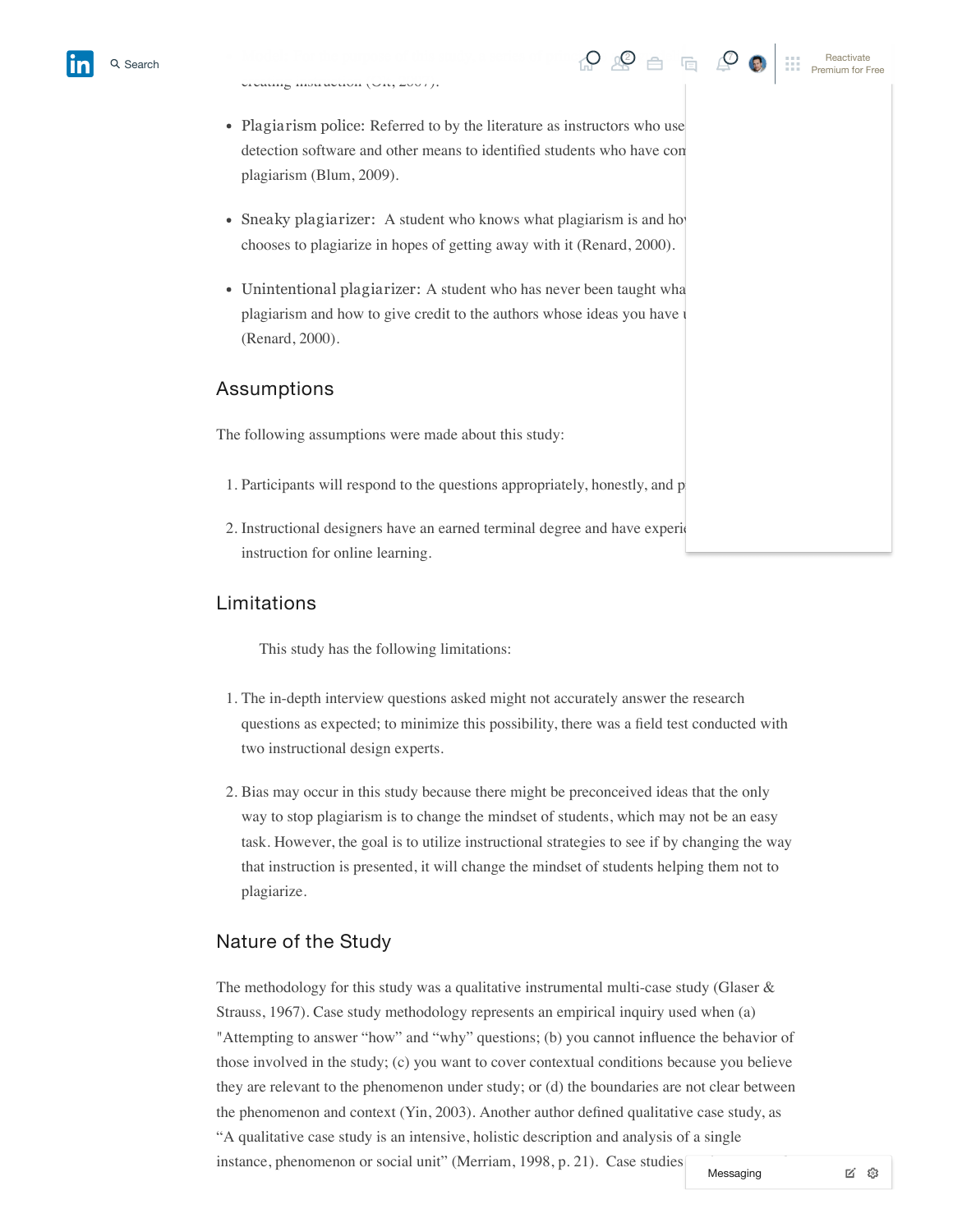## Search when the need is to illustrate and portray a particular issue  $\mathcal{O}$  of  $\oplus$   $\oplus$   $\mathcal{O}$   $\oplus$ 2008). Case studies are also utilized when the research is designed to provide detailed



information from the viewpoint from the participants (Tellis, 1997). Researchers such as  $\mu$ Stake  $(1995)$ , Simons  $(2009)$ , and Yin  $(2003)$  have all successfully used case research. A key strength of the case study method involves the use of multiple sources and sources and sources and  $\alpha$ techniques in the data gathering stage. The goal of this research is to use a  $r$ to understand what constructivist instructional strategies instructors who are instructional designers find useful in deterring plagiarism. As stated by Reig  $(1999)$ , the purpose of this study is "Not to tell educators what is education inform them or guide them on "how to do education" (p. 634).

The constructivist instructional strategies discussed in this study were adapted from Richeys and Richeys and Richeys and Richeys and Richeys and Richeys and Richeys and Richeys and Richeys and Richeys and Richeys and Rich et al.  $(2011)$ . Professional online instructors who are also instructional designers as to identify which strategies they find useful in combating plagiarism. Five  $\mu$ online instructional designers were interviewed to get their feedback on spe constructivist instructional strategies that they find useful in discouraging p actual study was divided into three phases, Phase 1 was the design phase,  $P$ data collection phase, and Phase 3 was the analysis and summation phase. The data included the selection of cases to determine five to six participants for the study, formation of the in-depth interview questions, field test experts review of the interview creation of a demographic pre-interview data collection form. For the purpose or this study, each case represented an individual. The data collection phase includes interviews of five or six participants selected for the multi-case study, and evaluation of collected data from participants. Also included in the data collection were field notes collected from each participant during the interview process using Microsoft OneNote. The field notes included notes about behaviors, external materials shared by participants, and features of the setting. The final phase involved analysis of the collected data, summation, and presentation of recommendation (See Figure 1).

#### Figure 1. Formative Three-Phase Design

The data that is collected in this study was used to identify specific constructivist instructional strategies used by instructional designers to combat plagiarism in their course design. These instructional designers were selected from a pool of professional instructional designers with three or more years of design experience. These instructional designers were selected from a Yahoo group hosted by a popular online author who also specializes in online teaching as well as a LinkedIn educational technology and instructional design group. To join these groups, one has to receive permission from the moderator who assessed the instructor's qualifications before granting permission. These participants all have received terminal degrees in instructional design or a related field with at least 18 course hours in instructional design and work for an American University or College. The instructional strategies identified by these professionals would be very beneficial to those involved in the study, as well as to fellow researchers in the instructional design sector.

# Analysis Method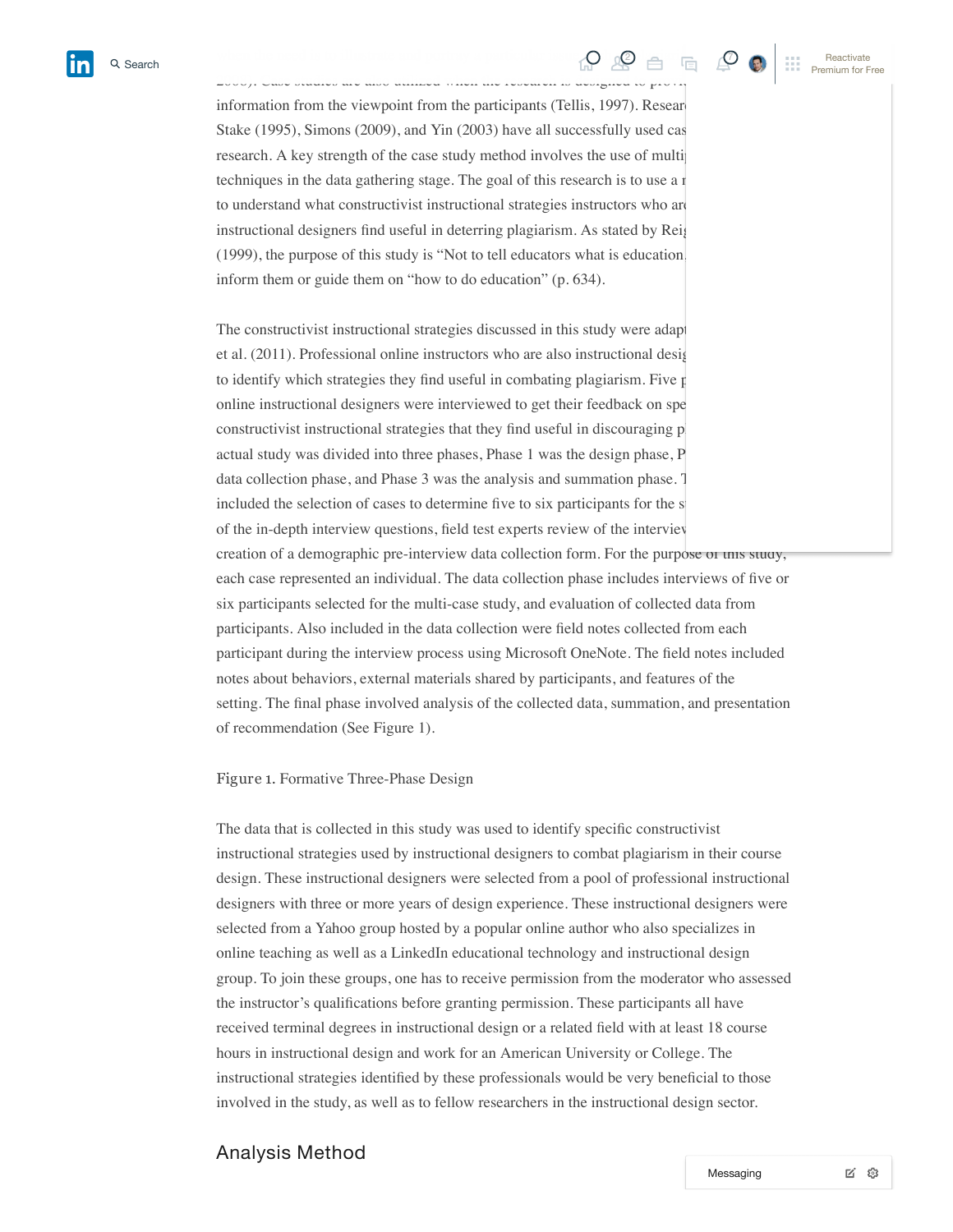

for patterns, matching themes, completeness, and usability during the data  $r$ process. The NVivo software was used to identify codes predicted based on followed by new codes that were stated in the participants' own words, or e terminology (Creswell, 2008). For example, Miles and Huberman (1994) ad preliminary list of start codes be created first, after which new codes were a emerged from the data. Next, the data was sorted and sifted to reveal similar phrases, and identify relationship between variables, patterns, and common reduction continued until all fieldwork is completed (Miles & Huberman, 1) achieved, the final data was displayed in table format and presented in Chapter

## Organization of the Remainder of the Study

This study is composed of five chapters. The remaining four chapters based on the steps in the research process. Chapter 2 comprises of instructional models and instructional theories. This includes models such as ASSURE, I Kemp, and ICARE models and theories, such as Constructivism, Cognitivisty Behaviorism. Discussion included a detailed literature review regarding wh researchers are saying regarding the topic of plagiarism, as well as the strate suggestions others in the field have provided in helping to decrease plagiari

practice. Chapter 3 includes detail discussion relative to the methods used in collecting data for the study. Chapter 4 presents the findings collected from the research study. Chapter 5 includes discussion relative to what the findings from Chapter 4 mean for academia, and suggests recommendations for further research. It also includes the conclusion of the study.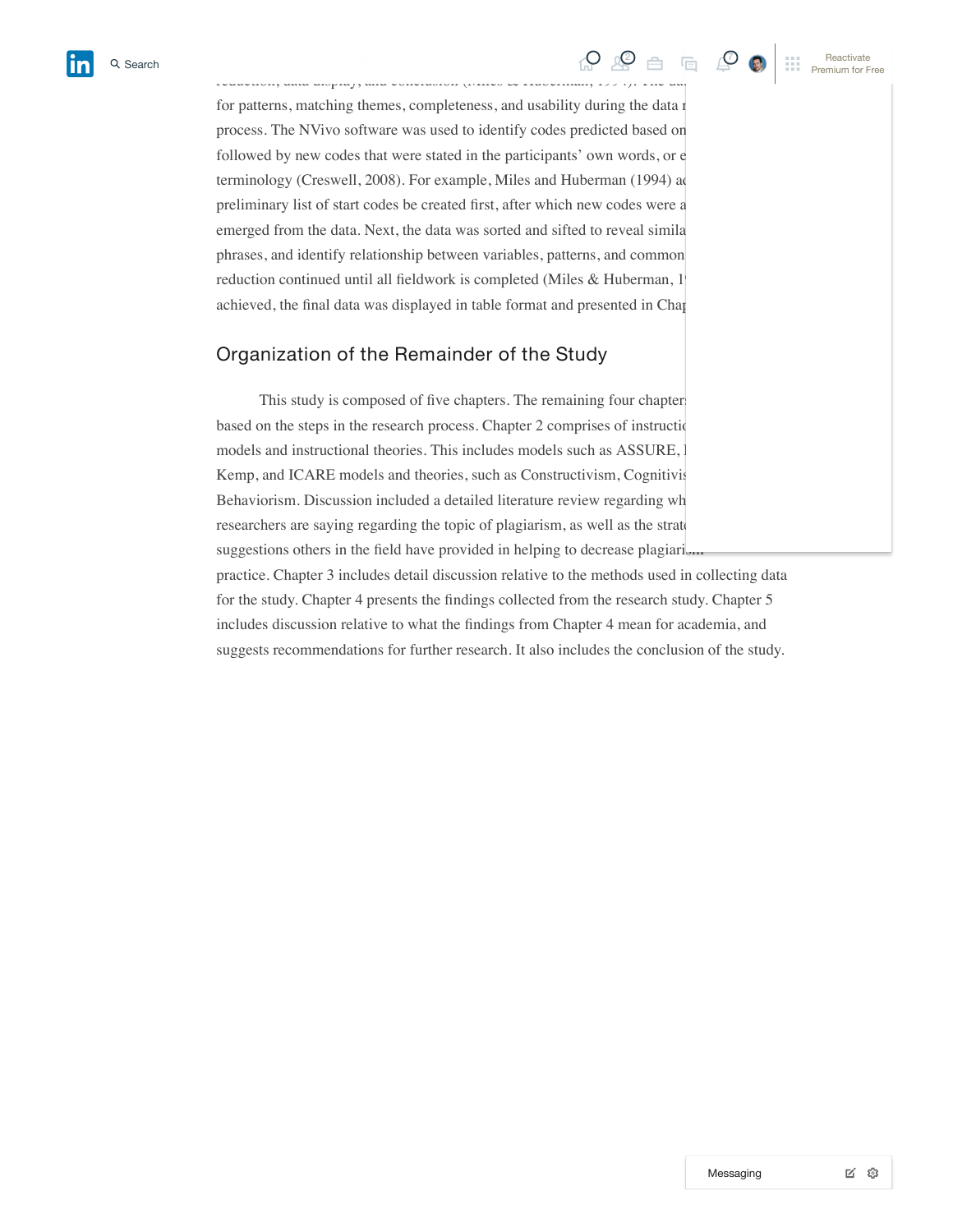#### **REFERENCES**

Badge, J, & Scott, J. (2009). Dealing with plagiarism in the digital age. raw data, School of Biological Sciences, University of Leicester, Leicester, Kingdom. Retrieved from https://files.pbworks.com/download/AuQBPLKig evidencenet/19383547/Badge\_Scott\_plagiarism.pdf

Basmat, B, & Lewis, L., National Center for Education Statistics, U.S. Dep Education Institute of Education Sciences. (2008). Distance education at granting postsecondary institutions: 2006-07. Retrieved from http://nces.ed.gov/pubsearch/pubsinfo.asp?pubid=200904

Blum, S. (2009). My word!: Plagiarism and college culture. New York: Cornell University Press.

Carroll, J. (2004). Institutional issues in deterring, detecting and dealing with student plagiarism Retrieved from http://www.jisc.ac.uk/uploaded\_ documents/plagfinal.pdf

Creswell, J. W. (2008). Collecting qualitative data. In A. C. Benson, & C. Robb (Eds.), Educational research: Planning, conducting and evaluating qualitative and quantitative research (3rd ed., pp. 212-242). Upper Saddle River, NJ: Prentice.

Dahl, S. (2007). Turnitin: The student perspective on using plagiarism detection software. Active Learning in Higher Education, 8(2), 173-191.

Devlin, M., & Gray, K. (2007). In their own words: a qualitative study of the reasons Australian university students plagiarize. Higher Education Research & Development, 26(2), 181-198. doi:10.1080/07294360701310805

Egan, M. W, & Gibb, G. S. (1997). Student-centered instruction for design of tele-courses. In T. E. Cyrs (Ed.), Teaching and learning at a distance: New Directions for Teaching and Learning, 71, 33-39.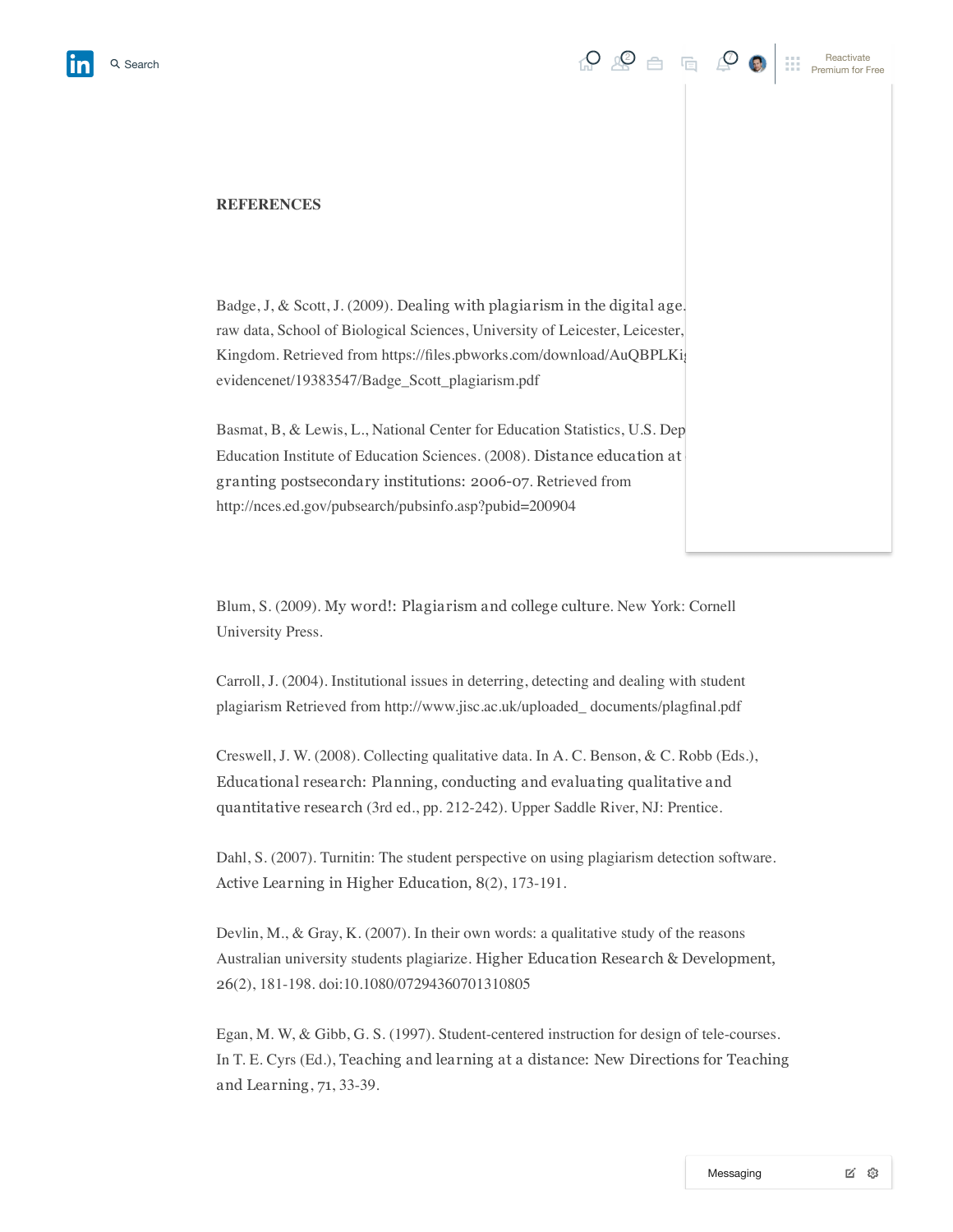# Search the strong A. (1999). Questioning technology. New York:  $\bigcirc$   $\mathcal{Q}$   $\mathcal{Q}$   $\oplus$   $\top$   $\top$

[Reactivate](https://www.linkedin.com/premium/products/?destRedirectURL=https%3A%2F%2Fwww.linkedin.com%2Fpulse%2Fplagiarism-21st-century-dr-kaymarie-tyrell-ferguson%2F%3Fpublished%3Dt%26showPremiumWelcomeBanner%3Dtrue&upsellOrderOrigin=premium_nav_upsell_text) Premium for Free

Gagne, R.M. (1987). Instructional technology: Foundations. Hillside, N

Harris, R. (2007). Evaluating Internet research sources. VirtualSalt. Retrie http://www.virtualsalt.com/evalu8it.htm

Howard, R., & Davies, L.  $(2009)$ . Plagiarism in the Internet age. Education 66(6), 64-67. Retrieved July 14, 2009, from Academic Search Premier Data

Lathrop, A. & Foss, K. (2000). Student cheating and plagiarism in the  $l$ Wake-Up call. Santa Barbara, CA: Libraries Unlimited.

Laudato, N. (2008). Instructional technology update: technology to com plagiarism. Unpublished manuscript, University of Pittsburg, Pittsburg, PA. http://www.cidde.pitt.edu/ teachingtimes/2003\_oct/turnitin.htm

Landau, J. D., Druen, P. B., & Arcuri, J. A.  $(2002)$ . Methods for helping students and  $\alpha$ plagiarism. Teaching Psychology, 29(2), 112-115.

Ma, H., Wan, G., & Lu, E. (2008). Digital cheating and plagiarism in schools. Theory into Practice, 47(3), 197-203, doi:10.1080/00405840802153809

Merriam, S. B. (1998). Qualitative research and case study applications in education. San Francisco: Jossey-Bass.

Merrill, M.D. (1992). Constructivism and instructional design. Constructivism and the Technology of Instruction. Ed. Duffy, T.M. and Jonassen, D.H. Hillsdale, NJ: Erlbaum.

Mullen, C. (2001). The need for a curricular writing model for graduate students. Journal of further & Higher Education, 25(1), 117-126. doi:10.1080/03098770020030551

Nightingale, P. (1991). Speaking of student writing. Journal of Geography in Higher Education, 15(1), 3. Retrieved from http://search.ebscohost.com.library.capella.edu/ login.aspx?direct=true&db=aph&AN=9707202917&site=ehost-live&scope=site

Olt, M. R. (2002). Ethics and distance education: Strategies for minimizing academic dishonesty in online assessment. Online Journal of Distance Learning Administration, 5(3).

Olt, M. (2007). A new design on plagiarism: Developing an instructional design model to deter plagiarism in online courses. (Ph.D., Capella University) , 186. Retrieved from http://proquest.umi.com.library.capella.edu/PQQdweb? did=1397916241&Fmt=7&clientId=62763&RQT=309&VName=PQQD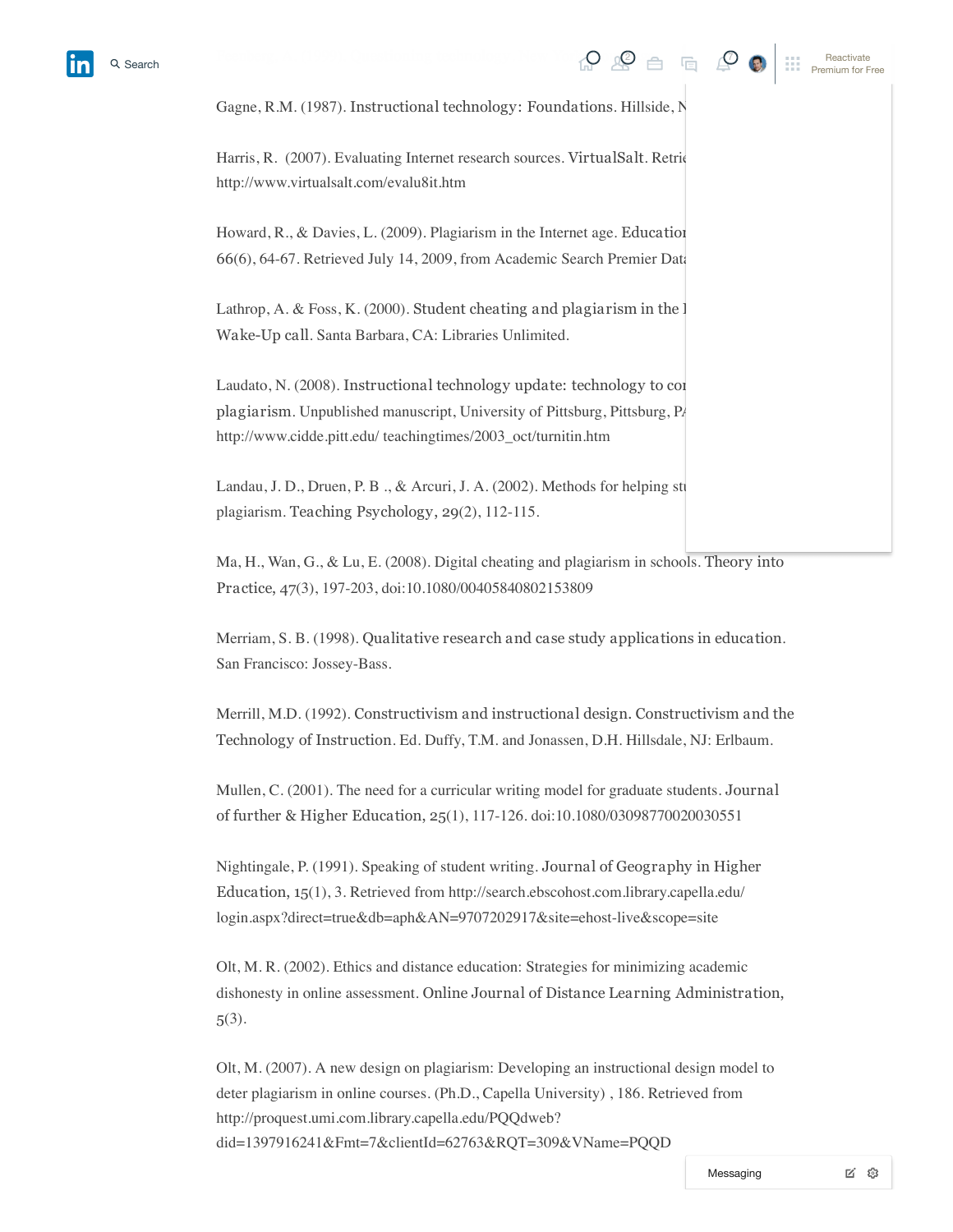Reigeluth, C. M. (1999). Instructional-design Instructional Theories and new paradigm of instructional theory. Hillsdale, NJ: Erlbaum.

 $r$ erivection. Educational Technology,  $37(1)$ ,  $42/47$ .

Reigeluth, C. M., & Frick, T. W. (1999). Formative research: A methodolog and improving design theories. In C. M. Reigeluth (Ed.), Instructional-de and models, Volume II, A new paradigm of instructional theory (pp. 6). Mahwah, NJ: Erlbaum.

Renard, L. (2000). Cut and paste 101: Plagiarism and the net. Educational EBSCO Publishing. Retrieved from http://nhs.needham.k12.ma.us/ Pages/S R/Docs/Website%20Articles/Cheating/Renard%20-%20Cheating.pdf

Richey, R. C., & Klein, J. D. (2007). Design and development research. Erlbaum.

Richey, R. C., Tracy, W.M., & Klein, J. D. (2010). The instructional designation base: Theory, research, and practice. New York: Routledge.

Richey, R. C., Tracy, W.M., & Klein, J. D. (2011). The instructional design knowledge Base: Theory, research, and practice. New York: Routledge.

Roberts, T. S. (2007). Student plagiarism in an online world: Problems and solutions. Hershey, PA: IGI Global.

Robinson, A. J. (2009). Designing assignments to discourage plagiarism. Retrieved on December 2, 2009 from http://mendota.english.wisc.edu/~WAC/page.jsp?id =141&c\_type=category&c\_id=24

Royce, J. (2003). Has Turnitin.com got it all wrapped up? Teacher Librarian, 30(4), 26- 30.

Schiffman S. S. (1991) Instructional systems design: Five views of the field, in Anglin, G.J. (Ed.), Instructional Technology: Past Present and Future, 2nd Ed., Englewood, Colorado.

Sileo, J., & Sileo, T. (2008). Academic dishonesty and online classes: A rural education perspective. Rural Special Education Quarterly, 27(1/2), 55-60. Retrieved from Academic Search Premier Database.

Simons, H. (2009). Case study research in practice. Thousand Oaks, CA: Sage.

Stake, R. E. (1995). The art of case study research. Thousand Oaks, CA: Messaging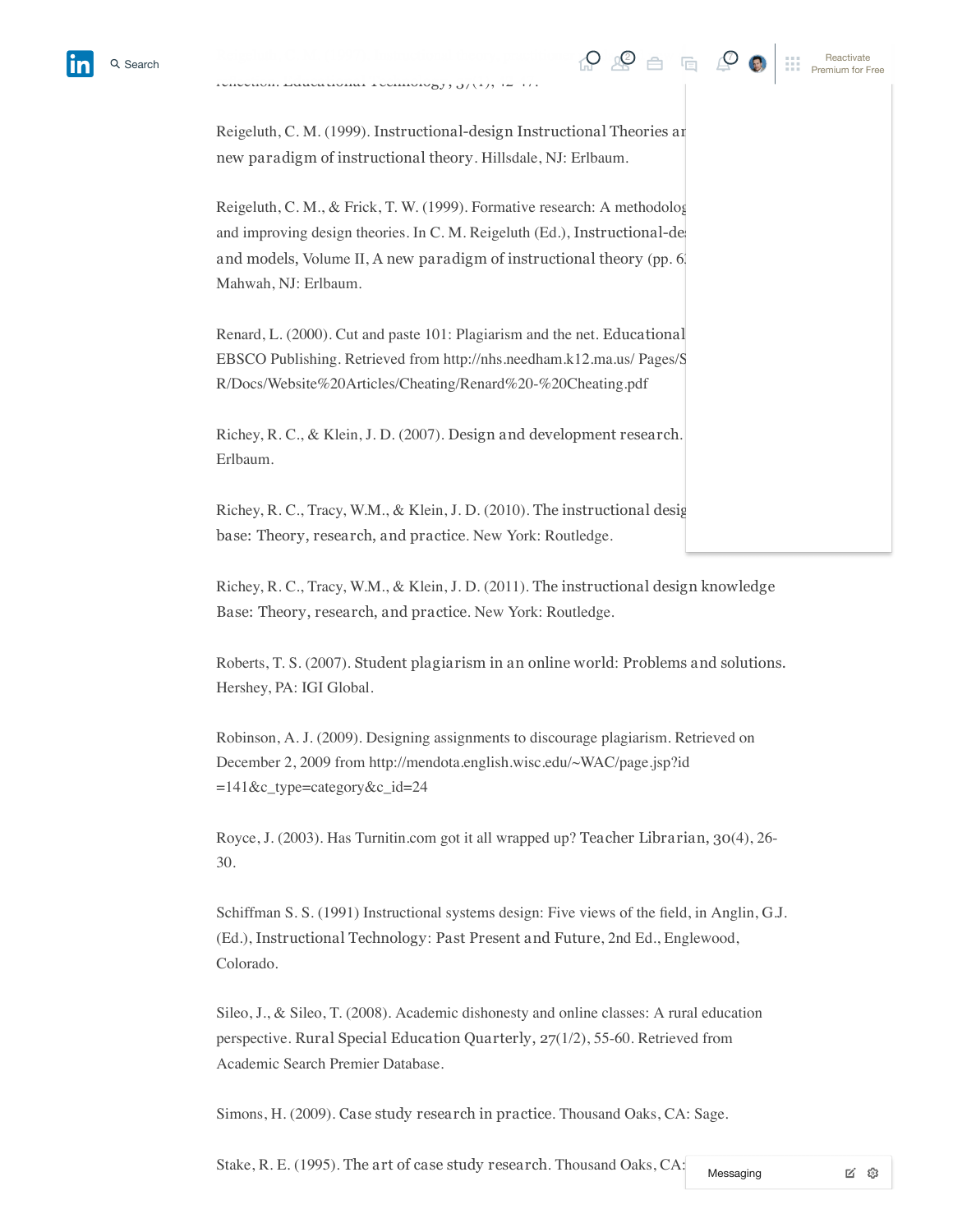Susskind, A. (2006, November, 23). Plagiarism rises amid funding cuts. Sy Herald.

Tellis, W. (1997, September). Application of a case study methodology [81] Qualitative Report [On-line serial], 3(3). Available: http://www.nova.edu/  $3$ /tellis2.html Tsui, C. (2004, December). Plagiarism — What shall we do about it? Issues in Tsui, C. Teaching and Learning 2(3). Retrieved from http://chi-yan.net/TLD\_vol2

Turnitin. (2010). Retrieved from http://turnitin.com/resources/documentatio company/Turnitin\_Summary\_of\_Effectiveness\_hires.pdf

Yin, R. K. (1994). Case study research: Design and method (2nd ed.). Though CA: Sage.

Yin, R. K. (2003). Case study research: Design and methods (3rd ed.).'

CA: Sage.

Zatz, D. (2009). Tips for building a valid survey. Retrieved fromhttp://www.toolpack.info/how- to/valid-surveys.html





Dr Kaymarie [Tyrell-Ferguson](https://www.linkedin.com/in/drferguson1/) Western Governors University Faculty

+ Follow